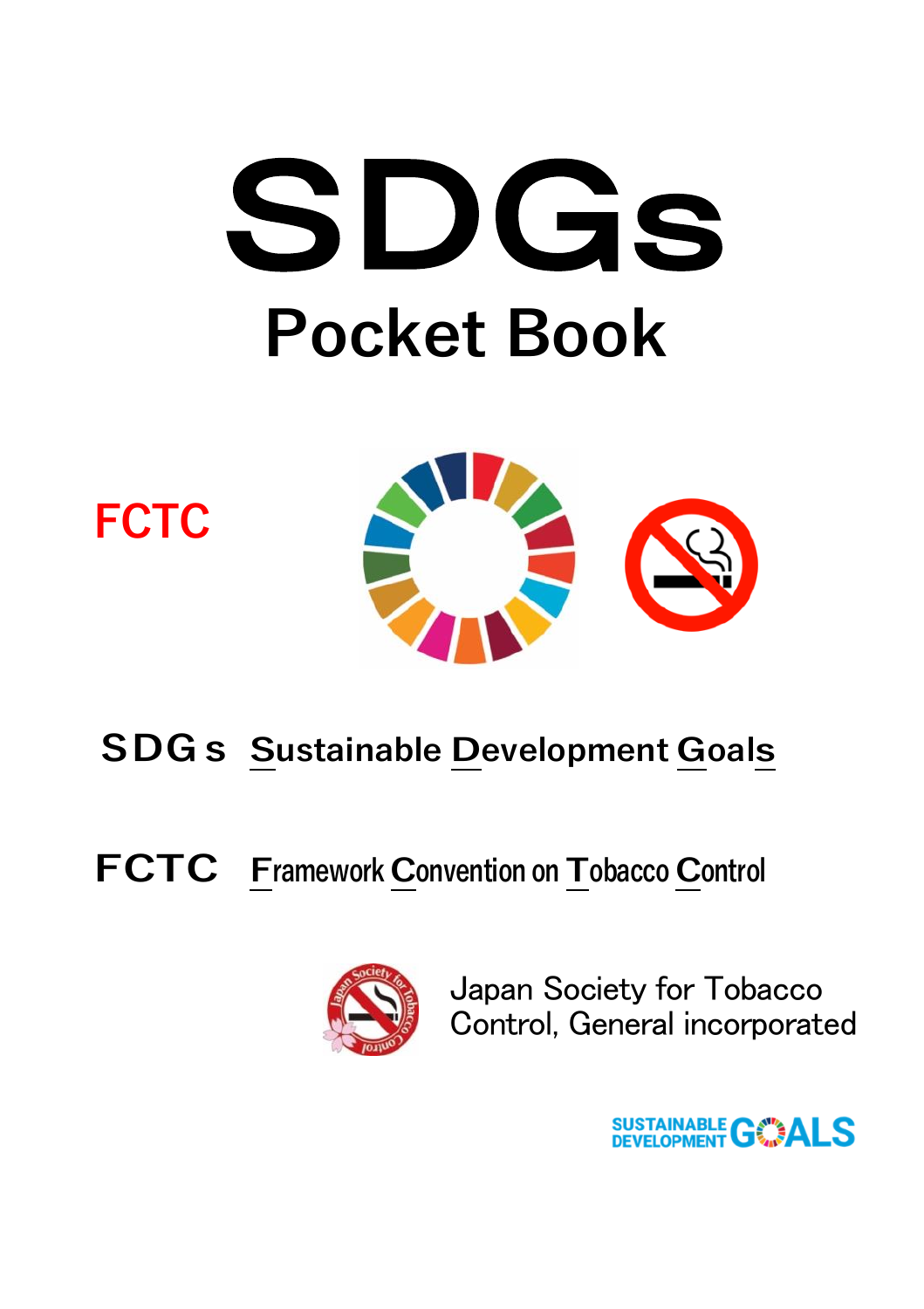# **Introduction**

The Sustainable Development Goals(SDGs) were adopted by the United Nations General Assembly in September 2015, and all member countries and regions should achieve these "17 development goals" by 2030. Tobacco regulations are included in the SDGs; and while the manufacture, sale and consumption of tobacco products have negative impacts on almost all development goals, this is generally not known.

So the Japan Society for Tobacco Control in April 2022 would like to make this situation better known.

## **"Four initiatives to achieve SDGs"**

were formulated as described below.

UN General Assembly resolution (excerpt)

30. To develop measures against non-infectious diseases, we plan to advance SDGs by implementing the following measures with domestic and international cooperation

(v) Based on the United Nations Development Assistance framework, incorporate measures against non-infectious diseases into national health policies. At the 6th Conference of the Parties to the Framework Convention on Tobacco Control (FCTC), it was resolved to promote the FCTC as a significant goal for promoting health in general, with collaboration from the public.

Resolution of the 6th Conference of the Parties to the FCTC (excerpt) 17) The Conference of the Parties affirms that promoting tobacco control by implementing the FCTC is a priority for the SDGs and resolves to promote tobacco control campaigns with everyone who is interested.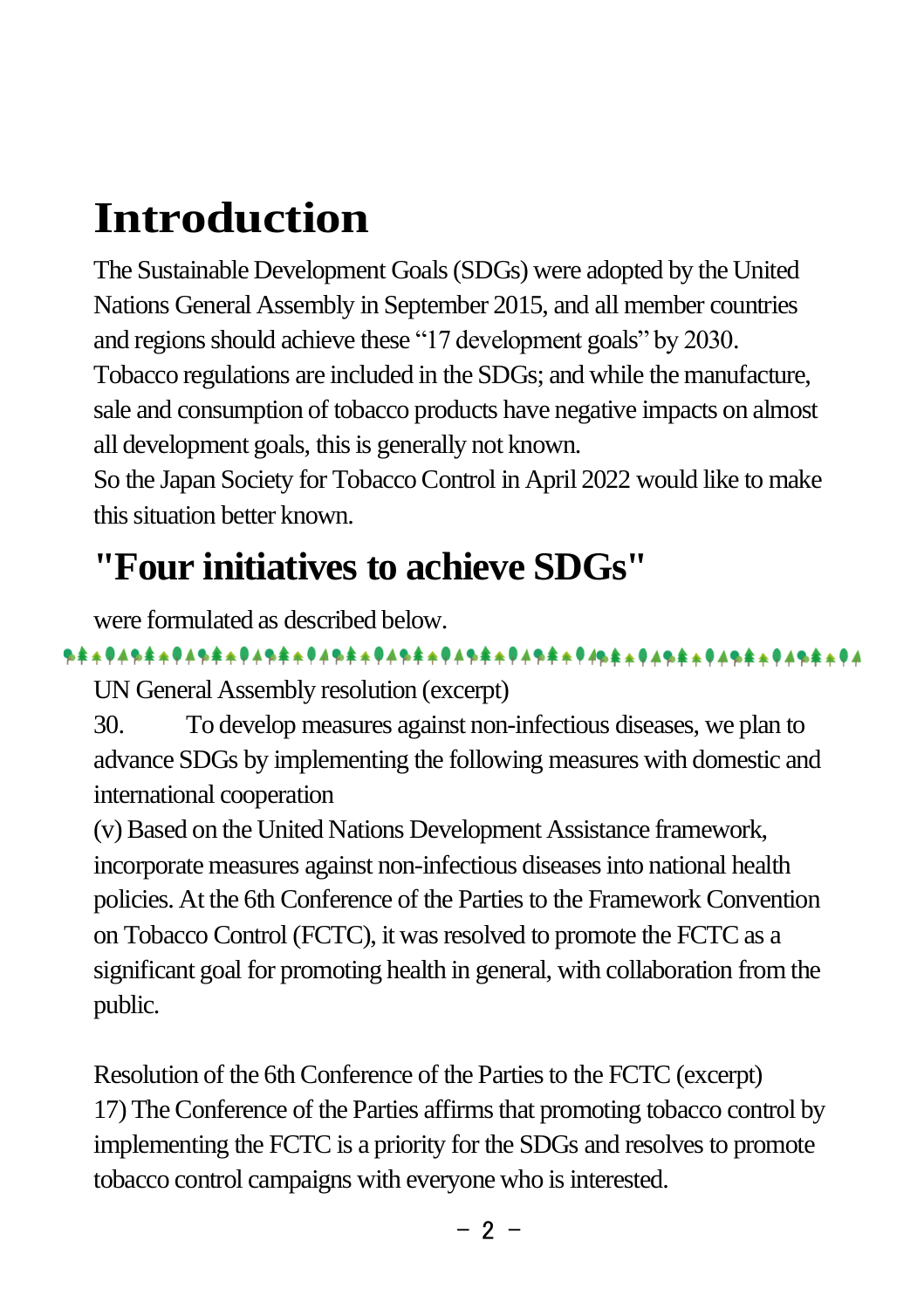#### **Initiative 1**

#### **The promotion of tobacco control in SDG 3.a is clearly stated and widely known**

In addition to SDG 3.a, which promotes the strengthening of FCTC policies in general, inform all organizations and individuals that the production and consumption of tobacco products are incompatible with almost all of the 17 development goals. To reiterate, especially to national government ministries, municipal governments and public organizations, organizations and individuals must change inhibited behaviors and unmotivated attitudes toward the FCTC. As an example of an motivated initiative, former Norwegian Prime Minister and former WHO Secretary-General and pediatrician Gro Harlem Brundtland was deeply involved in formulating the FCTC and SDGs.

#### **Initiative 2**

#### **Include SDGs in qualification tests for smoking cessation and antismoking education and training**

In all activities of the Japanese Society for Tobacco Control and its members, instruct people about the SDGs. SDGs are also included in the training curriculum of this society's certified instructors regarding new heated tobacco products.

#### **Initiative 3 Display SDG logos and signs during public relations activities**

It is implicitly accepted that the Japanese Society for Smoking Cessation and the SDGs maintain mutual goals and authority. The government administration and business enterprises in general have already started these displays, and the tobacco industry started too in its own interest. Be sure to follow standards for the SDG logo (in the form of a wheel) and sign usage.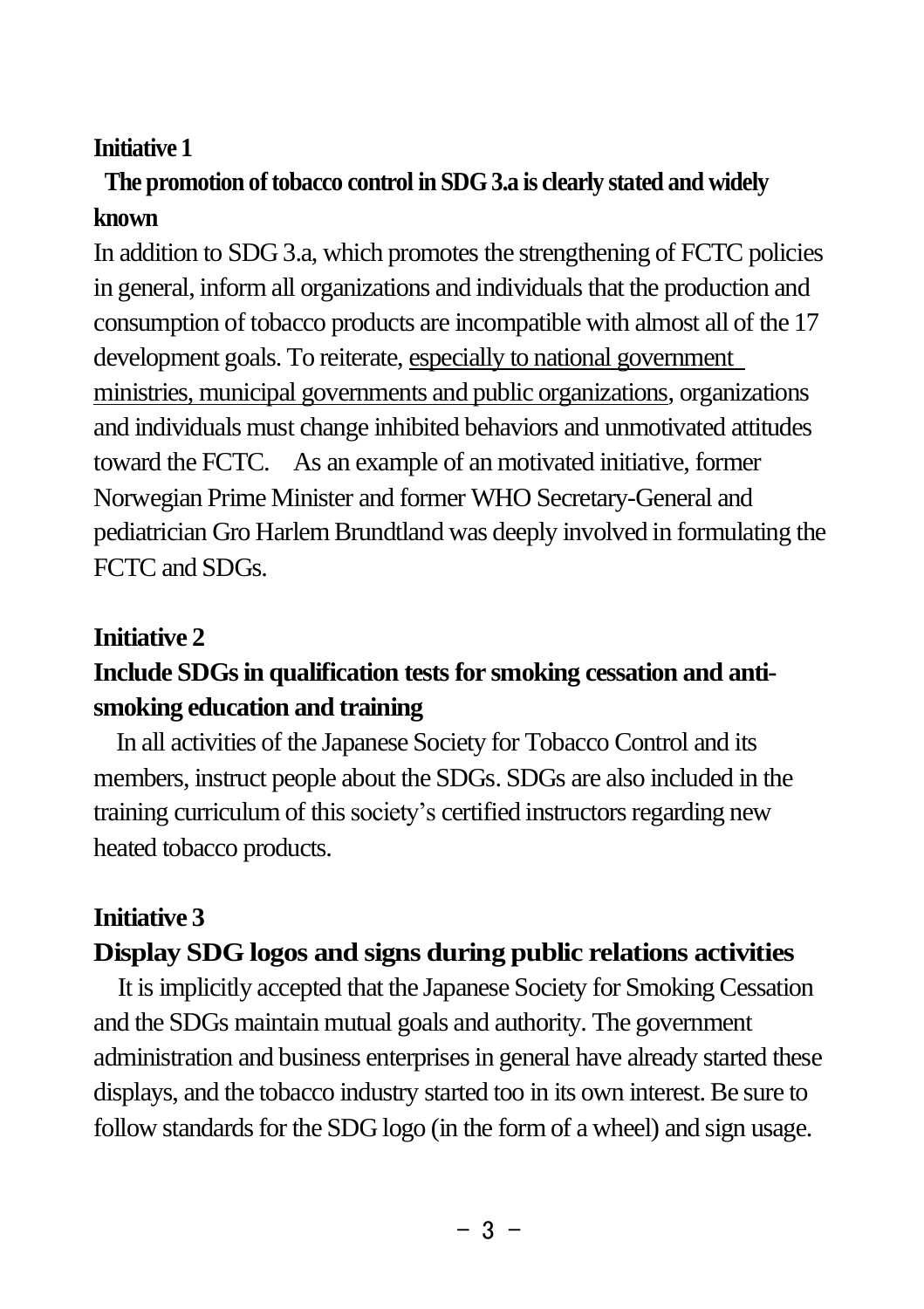#### **Initiative 4**

#### **Publicize the deceit of the "SDGs Promotion Project from the tobacco industry"**

The SDGs value constructive and energetic dialogue and tend not to appreciate negative disputes, antagonism and criticisms.

#### **Explanation: relationship between SDGs and tobacco control**

The activities of the Japan Society for Tobacco Control are not only "supporting smokers to quit smoking and aiding people harmed from passive smoking". Tobacco is thought to adversely affect almost all of the 17 development goals of the SDGs, and our society's activities fully comply with the implementation of the SDGs.

So, as an overview of "17 development goals<sup>(note)</sup>" in no particular order,

(3) Health and welfare: tobacco is the leading cause of preventable premature death.

At the UN General Assembly in September 2015, the implementation of FCTC was strengthened by the SDGs, which were specified in section

3.a: Strengthen the implementation of the World Health Organization Framework Convention on Tobacco Control in all countries, as appropriate. as stated

In addition, for nations that grow tobacco and/or consume manufactured tobacco products, tobacco is a primary factor that aggravates (1) poverty (2) hunger (4) lack of education (8) low economic growth (10) international and national inequality. Sex differences in smoking rates lead to (5) gender inequalities. Harms from passive smoking in public spaces, litter from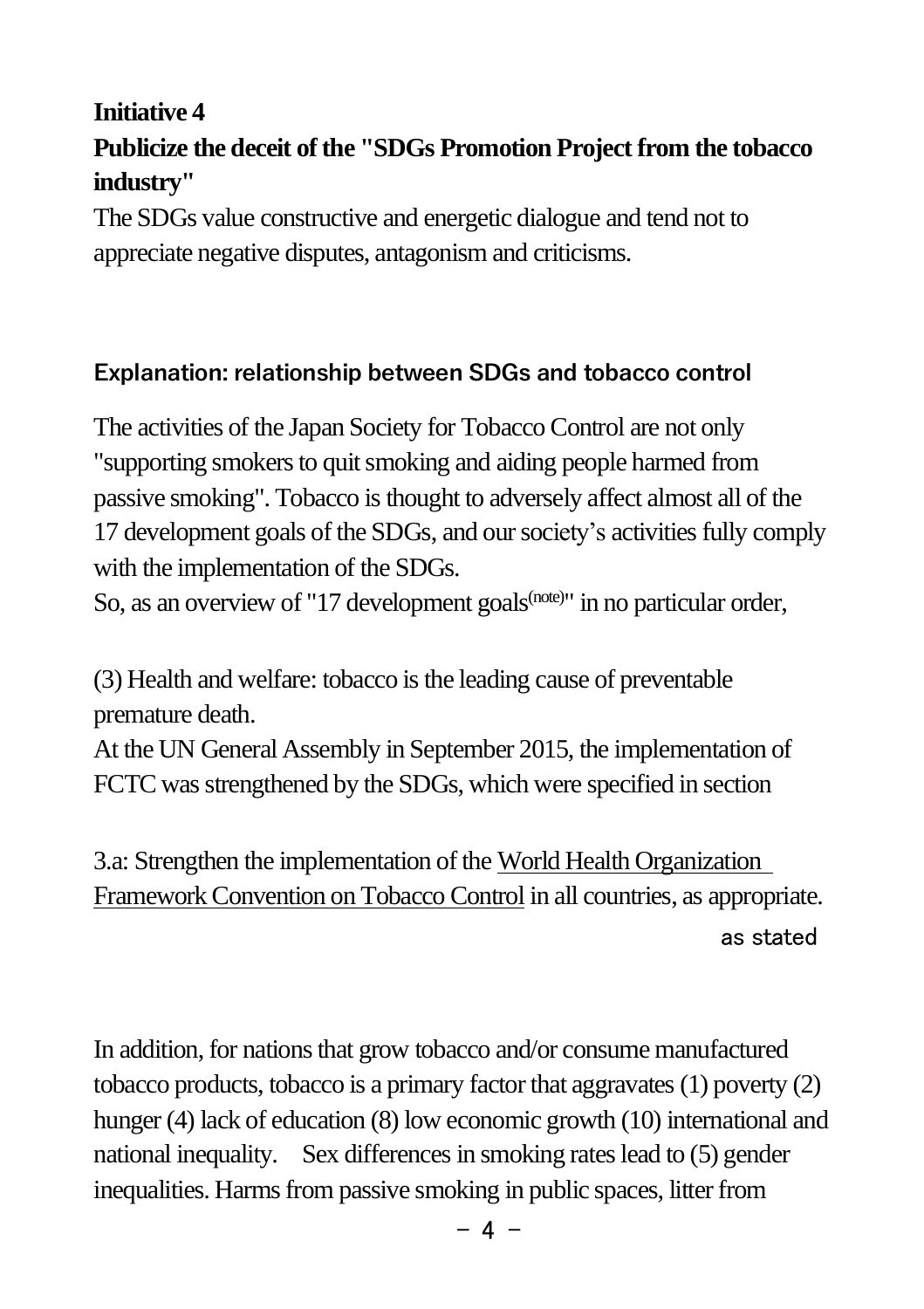cigarette butts, and fires caused by carelessness with burning cigarettes are (11) issues for community development. (12) Production and consumption: Tobacco is an unsustainable manufactured product that (6) damages water resources (7) overuses energy resources (13) and contributes to pollution and climate change (14) (15). Excessive use of fertilizers and other agrochemicals on tobacco plants pollutes water and soil, damaging natural resources in the water and on land. After manufactured cigarettes are consumed, the disposal of toxic cigarette butts can lead to contamination of sewers, rivers, canals, lakes and oceans. And procuring wood to dry tobacco leaves leads to deforestation, the destruction of natural habitats and climate change. (9) Industry and innovation (10) equality (16) social harmony and justice are inhibited because the tobacco industry exploits labor, uses child labor, ignores hazards of green tobacco sickness from tobacco plants, continues colonial-like practices, and hinders economic development. Therefore, (17) international cooperation needs to promote tax increases on tobacco products in each country.

 It was shown above that the production and consumption of manufactured tobacco products hinder all the development goals of the SDGs, and that the promotion of anti-tobacco practices and smoking cessation are generally consistent with the promotion of the SDGs. While aware of the relationship with the SDGs, we wish to further extend our activities.

The implementation of SDGs are derived from medical practices, from the present and past. The derivation of "apricot grove", which symbolizes medicine, comes from the legend of Kaoru, a doctor during the Three Kingdoms period in China. Dr. Kaoru cured many patients free of charge, replaced medical bills with transplanting apricot seedlings, created a forest bearing fruit of more than ten million apricots, and exchanged the harvested apricots for grain, which he then offered to the poor. (Ge Hong "Shenxian Zhu").

This also corresponds to the late Dr. Tetsu Nakamura, who started his career in overseas medical assistance and played a key role in water supply

 $-5 -$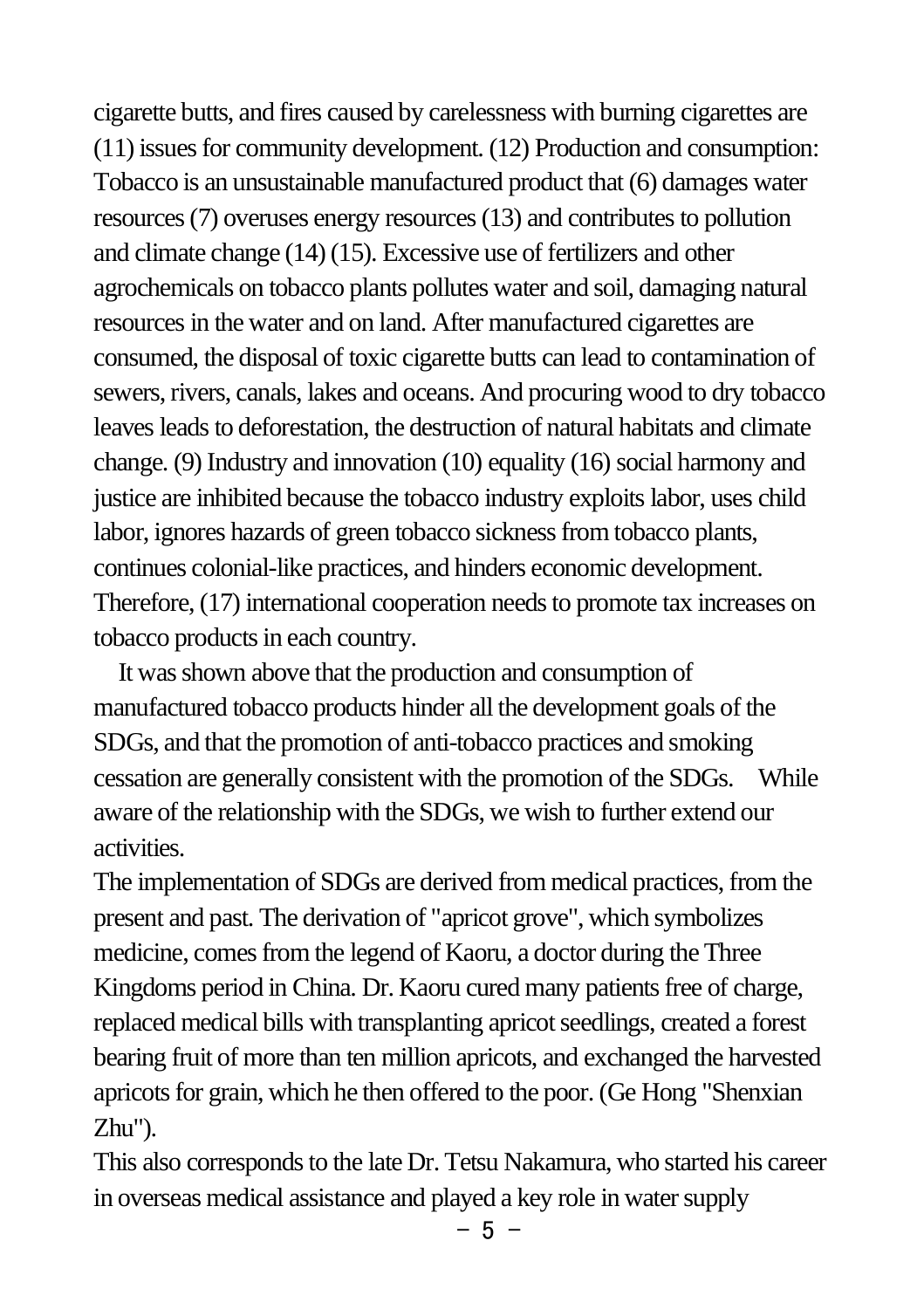projects, agricultural land reform and reforestation in Afghanistan. If one compares his career to current SDGs, both started with goals of "(3) health and welfare" and then expanded into implementing broader goals of "(1) eliminating poverty (2) eliminating hunger (6) maintaining safe water supplies (15) and protecting natural resources."

Note) The FCTC Alliance (FCA) "SDGs Assistance Toolkit" shows 13 out of 17 development goals (items 1-5, 8, 10, 11, 13-17).

## Goals of 17

1. End all forms of **poverty** everywhere

2. End **hunger**, implement food security, improve nutrition, and promote sustainable agriculture sustainable agriculture

3. Maintain **healthy lives** and promote welfare for all people of all ages

4. Provide inclusive, fair and quality **education** for all people and promote lifelong learning opportunities

5. Attain **gender equality** and enhance the abilities of all women and girls

6. Maintain the **sanitation**, availability and sustainable use **of water** for all people

7. Maintain access to cheap, reliable, sustainable and modern forms of **energy** for all people

8. Promote inclusive and sustainable **economic growth** with full, productive, rewarding and humane (decent) employment for all people

9. Develop resilient infrastructure, promote inclusive and sustainable

**industrialization**, and aim to expand innovation

10. Redress**inequality** within and between all countries

11. Create inclusive, safe, resilient and **sustainable urban settlements** and other human residences

12. Maintain sustainable **consumption** and **production** patterns

- 13. Take urgent measures to mitigate **climate change** and its impacts
- 14. Conserve **oceans** and marine resources for their sustainable use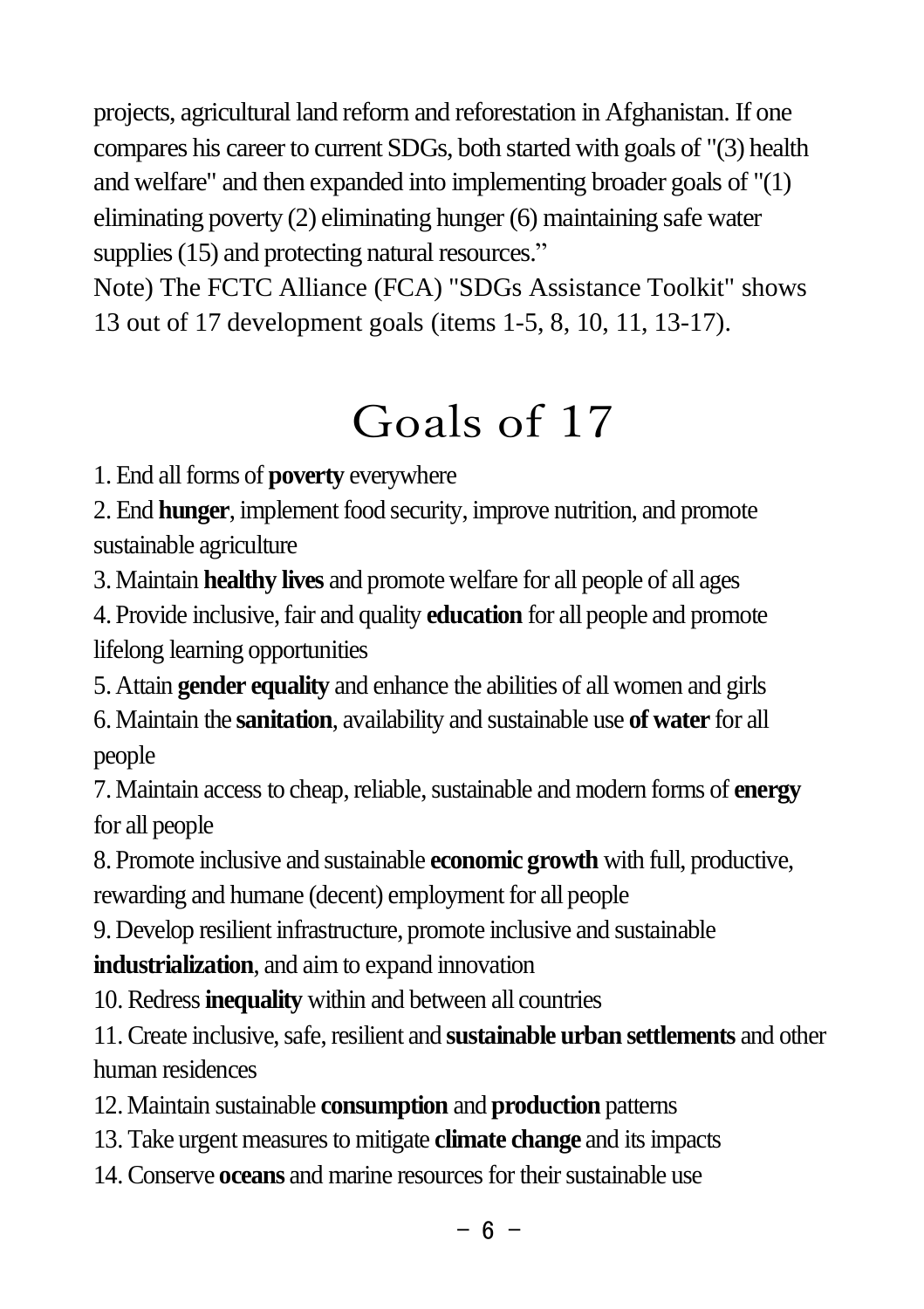15. Promote the conservation, restoration and sustainable use of **terrestrial ecosystems**; manage forests sustainably; prevent soil degradation and desertification; restore soil fertility; prevent the loss of biodiversity 16. Promote an inclusive and **harmonious society** for sustainable development; provide access to court justice for all people; and create effective, accountable and inclusive institutions at all levels

17. Enhance implementation measures for sustainable development and revitalize **global partnerships**

**The production and consumption of tobacco products interferes with the 17 development goals**

#### **Goal 1. End all forms of poverty everywhere**



Expenditure on tobacco replaces expenditure on clothing, food, housing, education and health Poverty  $\rightarrow$  low education  $\rightarrow$  smoking  $\rightarrow$ causing even more poverty

In low-income households in Thailand, 13.6% of the average household budget is spent on tobacco (five times higher than the percent in highincome households in 2008). In China, 11% of household expenditures are spent on tobacco on average (in 2005).

## **Goal 2. End hunger, implement food security, improve nutrition, and promote sustainable agriculture**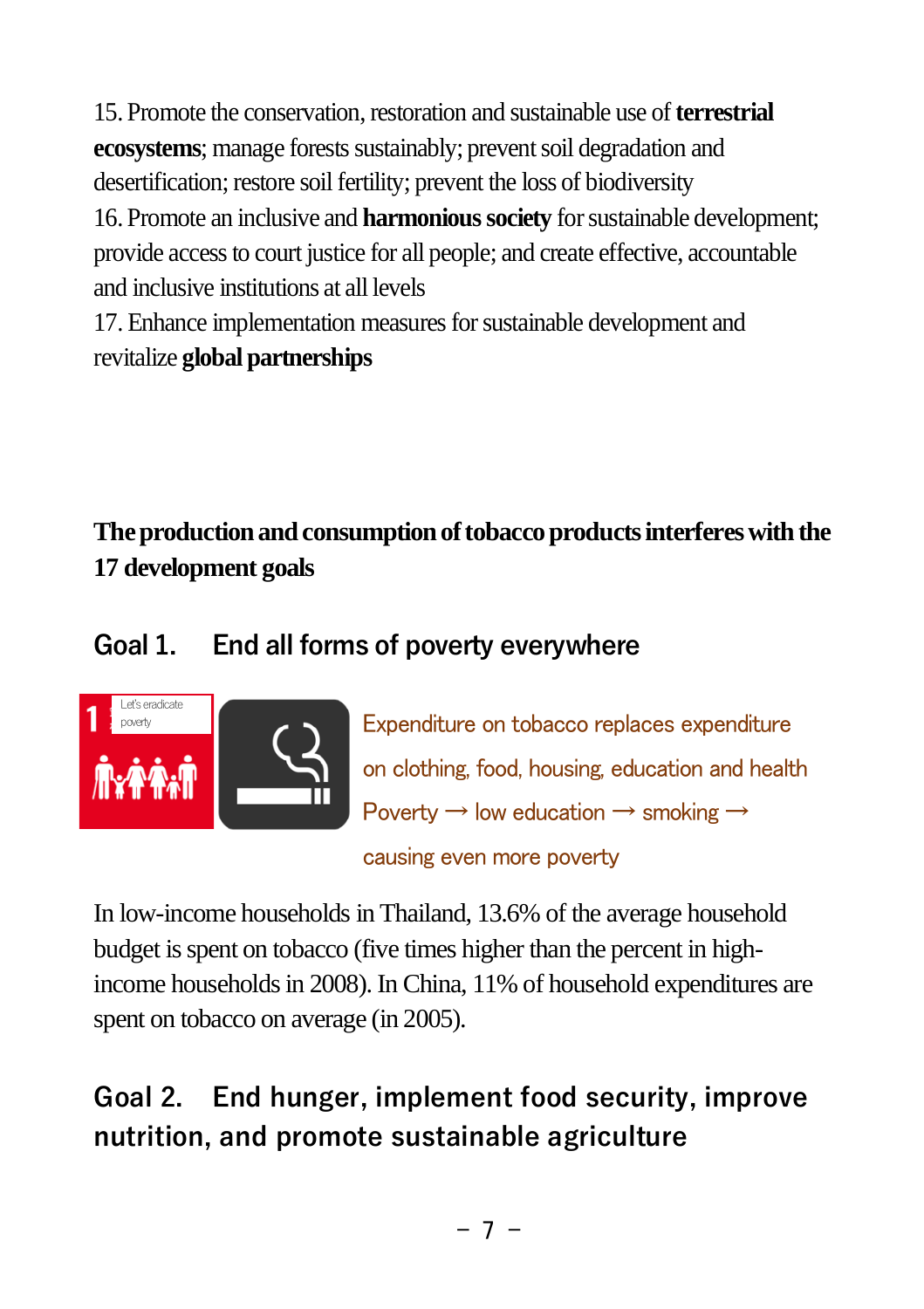

Smokers purchase tobacco products instead of using the money for food Tobacco production decreases resources for food cultivation and increases deforestation→ flooding  $\rightarrow$  topsoil erosion  $\rightarrow$  loss in arable land productivity  $\rightarrow$  famine

 $\rightarrow$  A vicious cycle of accelerated cutting of



 In households with smokers, 11.5% of revenue was spent on tobacco and 11% on food (2008).

### **Goal 3. Maintain healthy lives and promote welfare for all people of all ages**



Tobacco diseases: premature death from the damage of passive smoking, excess mortality from active smoking, increased medical expenses and inefficiencies from preventable diseases, accidental ingestion of tobacco by children, green tobacco sickness for farmers from tobacco plants (occupational nicotine poisoning)

Goal 3.a calls for strengthening the implementation of the FCTC. Tobacco robs the lives of more than 8 million people worldwide each year. In Mexico, 100,000 people contract tobacco-related diseases each year, causing 10% of total mortality (2003). In Russia, smoking-related diseases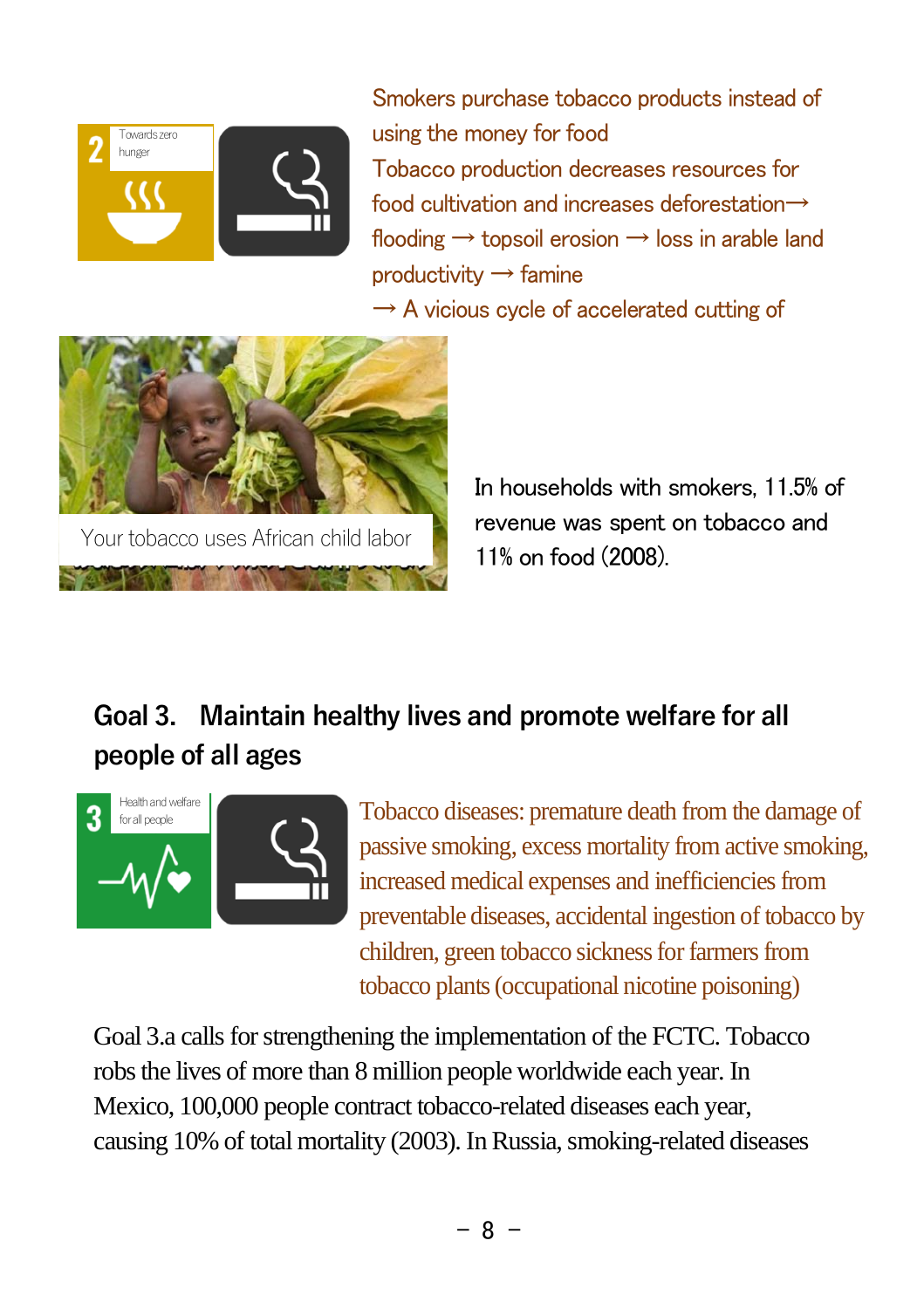are the third leading cause of death (2007). In Indonesia, 225,000 people die prematurely from smoking-related diseases each year (2013).

## **Goal 4. Provide inclusive, fair and quality education for all people and promote lifelong learning opportunities**



Expenditure on tobacco replaces expenditure on education Decreased concentration ability due to passive smoking Deprived learning opportunities for children and child labor on tobacco plantations

In Malawi, more than 78,000 children work on tobacco farms and do not go to school. In Indonesian households with smokers, 11.5% of income is spent on tobacco while only 3.2% is spent on education.

Note) "Inclusion" literally means "to incorporate things into a larger sphere", but in reference to the SDGs, "social inclusion" is used in the sense of "everyone in society possessing an opportunity to participate" and "not being excluded".

(Refer to goals 4, 8, 9, 11, and 16)

## **Goal 5. Attain gender equality and enhance the abilities**

### **all women and girls**



children during pregnancy and perinatal care Sex differences in smoking rates imply that men suffer more from smoking related diseases, but women are more often harmed from passive smoking Harm from passive smoking for mothers and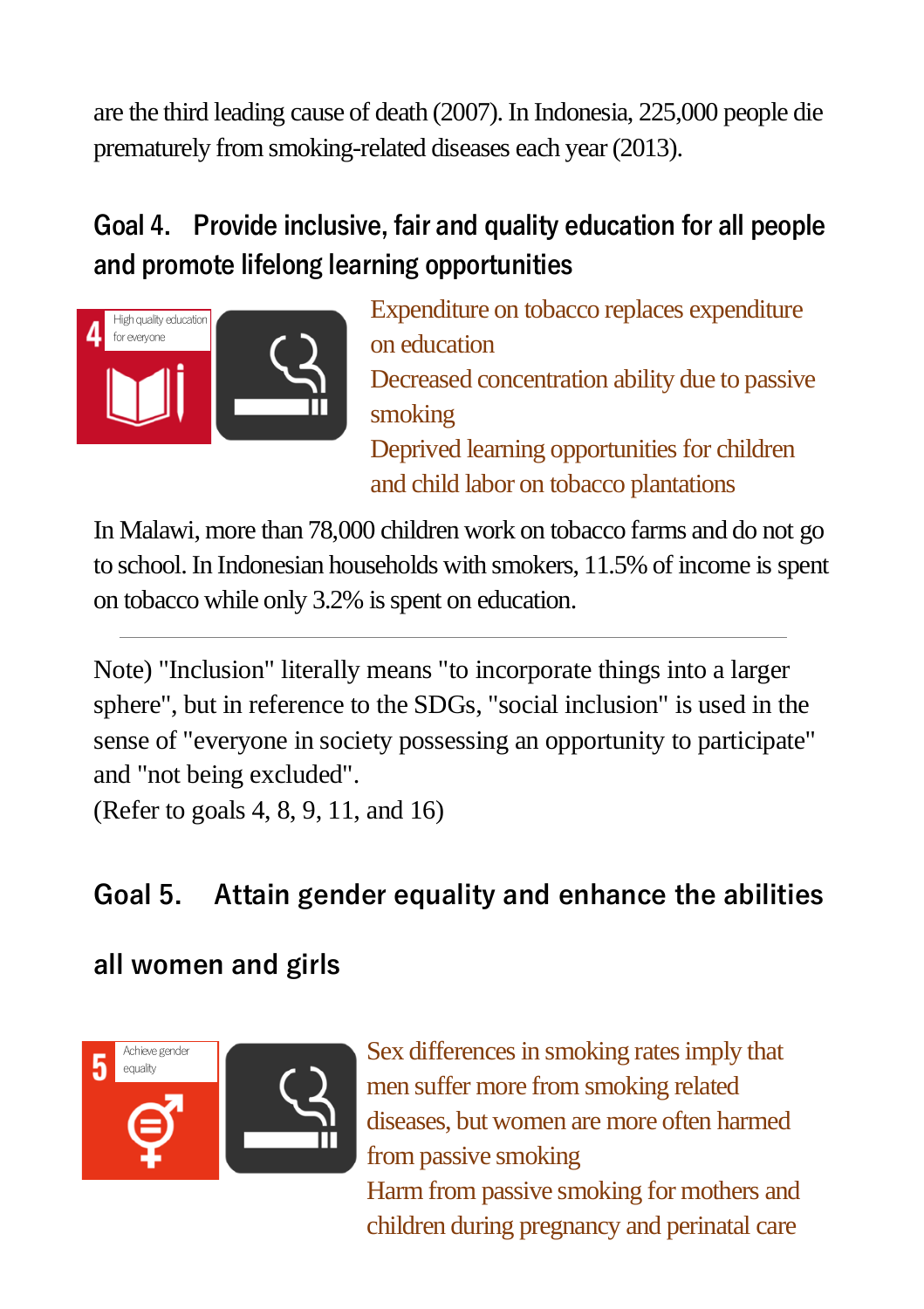Women account for 20% of tobacco users around the world. Female smoking rates were 17% (rich countries) and 4% (poor countries) in 2012. In China, 53% of women of reproductive age suffer from passive smoking at work and 65% at home, and there are adverse effects from passive smoking to the fetus during pregnancy. In Uruguay, progressive and comprehensive tobacco countermeasures have reduced the smoking rate of pregnant women and greatly improved fetal and infant health.

## **Goal 6. Maintain the sanitation, availability and sustainable use of water for all people**



Tobacco producing countries: contamination of soil and drinking water from use of fertilizers and other agrochemicals for tobacco cultivation Lower water retaining capacity of soil from deforestation, increased soil erosion, increase in the frequency of droughts and floods

Tobacco cultivation in low- and middle-income countries provides revenue to growers in the short term, but in the long term repeated use of monoculture, pesticides, fertilizers and growth regulating agents have ruined the soil and contaminated surrounding water resources. Excessive use of timber as fuel for drying tobacco also adversely affects water resources through deforestation.

### **Goal 7. Maintain access to cheap, reliable, sustainable and modern forms of energy for all people**



Use wood to dry tobacco leaves, accelerating Waste valuable energy resources to produce an addictive drug deforestation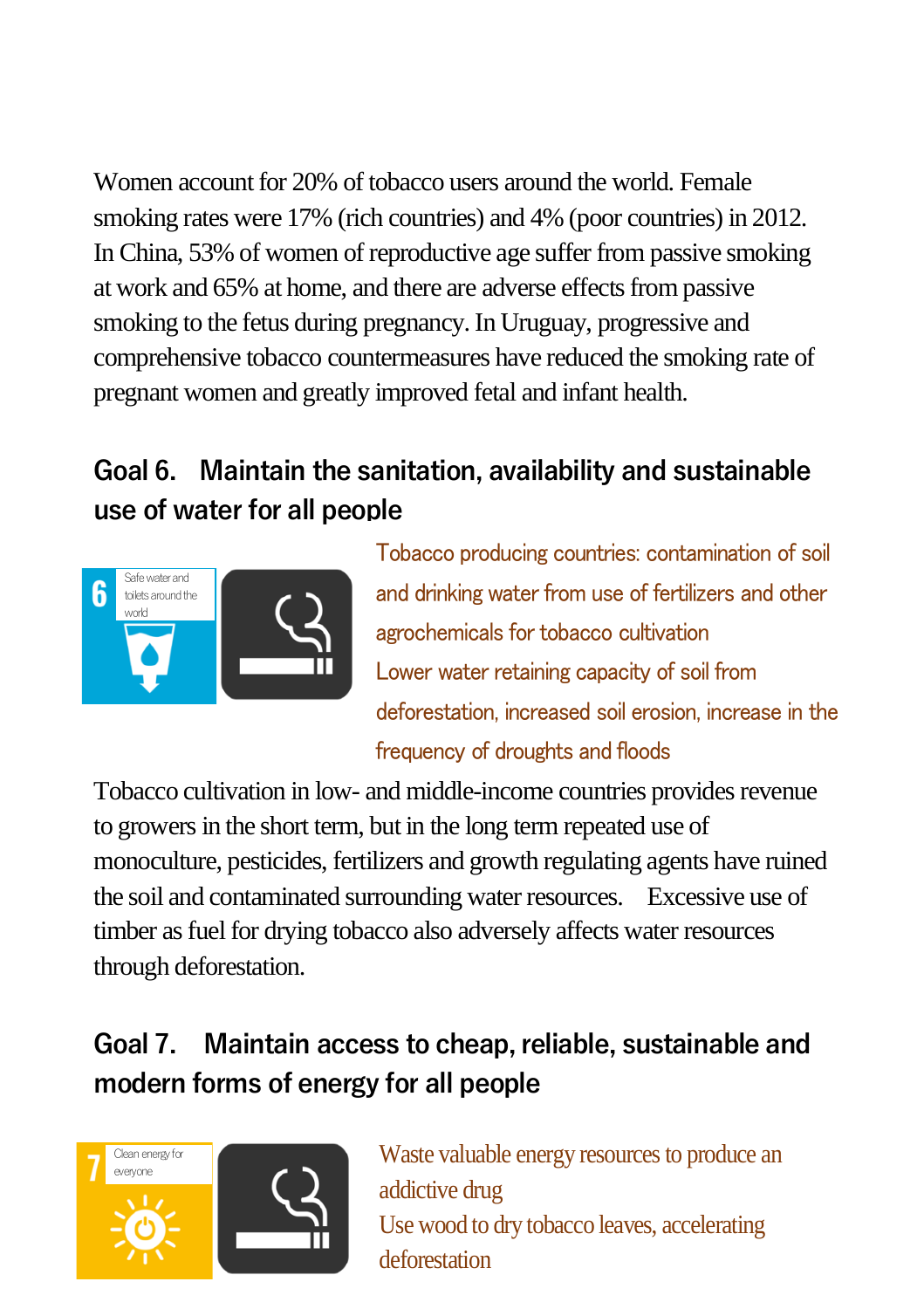Enormous amounts of energy are consumed in the manufacture, transportation and consumption of tobacco products. In particular, the consumption of wood used in the drying process of tobacco leaves causes severe deforestation and generates pollution.

## **Goal 8. Promote inclusive and sustainable economic growth with full, productive, rewarding and humane (decent) employment for all people**



Tobacco-related illnesses of smoking workers Premature death and decreasing working population Declining labor productivity, increase in workplace accidents, harms from passive smoking, exploitation and child labor on tobacco plantations, occupational nicotine poisoning from tobacco leaves

Deaths associated with smoking negatively impact the national economy. For example, in developing countries such as Pakistan, more than half of the people who die from smoking-related diseases die during prime working ages (ages 30-69). In Egypt, 61% of people working indoors suffer from passive smoking.

Child labor is still widespread on tobacco plantations in low- and middleincome countries (Section 8.7: Labor exploitation / eradication of child labor). Occupational nicotine poisoning (green tobacco sickness) in children and other workers is also severe.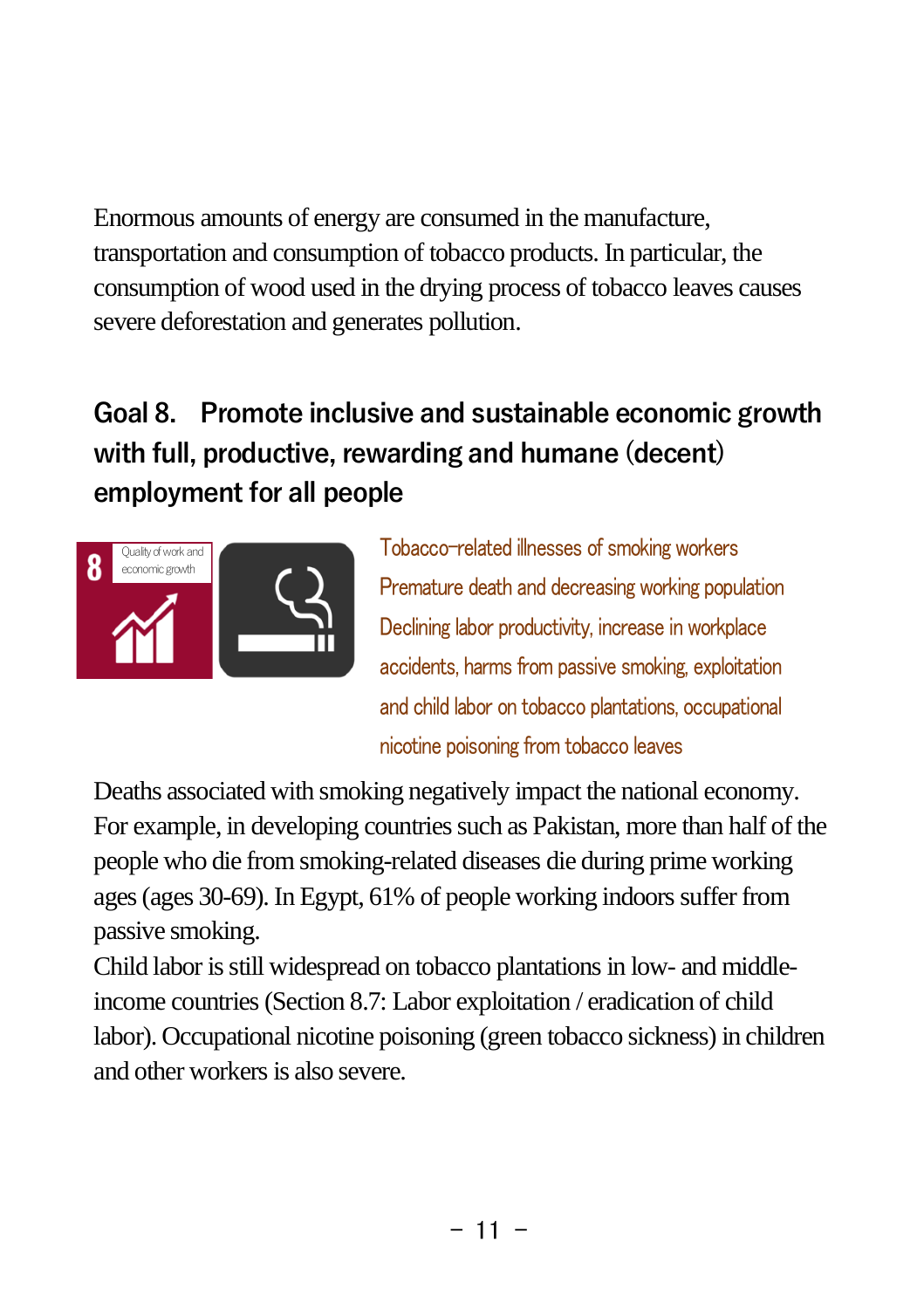#### **Goal 9. Develop resilient infrastructure, promote inclusive**

#### **and sustainable industrialization, and aim to expand**

#### **innovation**



Middle- and low-income countries grow raw tobacco for manufactured tobacco products This system is economical primarily for the tobacco industry and tobacco plantations Evokes colonial rule, exploits labor and detracts from infrastructure construction

FCTC Article 22 (1b) includes "assistance for tobacco growers to convert to other crops". Through crop conversion, we provide relief to tobacco growers in low-income countries from labor exploitation in the tobacco industry and provide economic development.

#### **Goal 10. Redress inequality within and between all countries**



Tobacco is a primary force that creates disparities Smokers damage health, create financial losses and lower educational potential Reinforce inequalities between smokers and healthy people High smoking rates in many low- and middleincome countries

Over 80% of the world's smokers live in low- to middle-income countries, which lack the medical resources and social security to devote to tobaccorelated illnesses (Section 10.1: raising the income of low-income people; Section 10.3: eliminating discrimination and promoting equal opportunity). In Uruguay, the poor have the highest smoking rate of 35% (relative to 19.6% for the rich).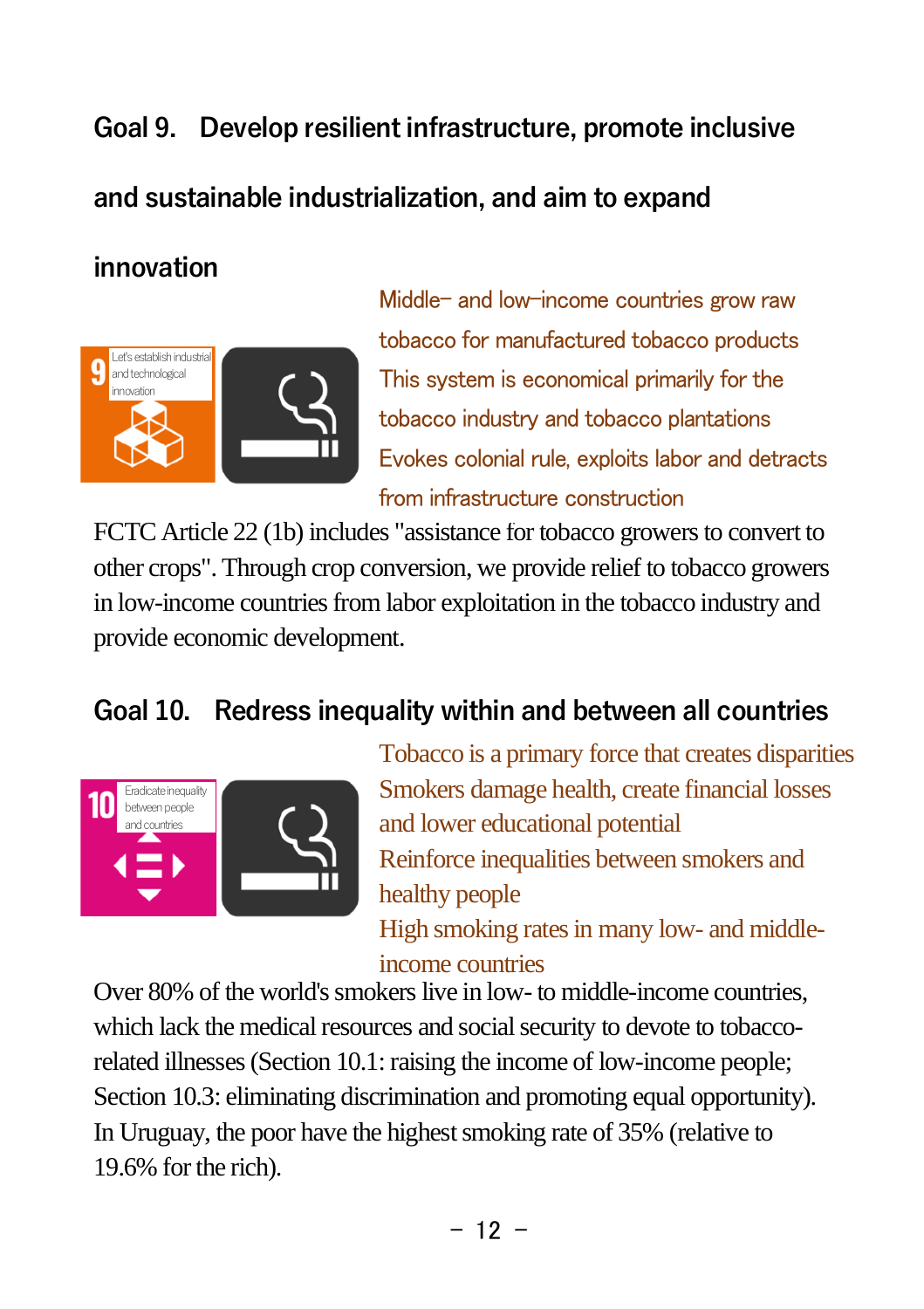Note) Resilience is translated as "ability to rebound", "ability to resist" and "strength of elasticity". "Resilient infrastructure" and "resilient city" mean that they can recover in a short period of time even if a pandemic or another disaster strikes. (See goals 9-11).

### **Goal 11. Create inclusive, safe, resilient and sustainable urban settlements and other human residences**



Harms from passive smoking in workplaces, homes, and public spaces The problems of litter from cigarette butts Fires from negligence by smokers Smoking areas use valuable public spaces

Passive smoking at work and at home is very harmful (Section 11.6: urban air improvement). In China,100,000 people die from passive smoking exposure every year. In Mexico, 20% of adults are exposed to passive smoking at work and 17% of adults at home. In Thailand, 68% of children aged 13 to 15 are exposed to passive smoking outside the home and 49% are exposed to passive smoking at home.

## **Goal 12. Maintain sustainable consumption and production patterns**



Tobacco products are unsustainable manufactured products Environmental destruction and human rights violations are associated with production and consumption Tobacco plantation / tobacco factory wastes / cigarette butts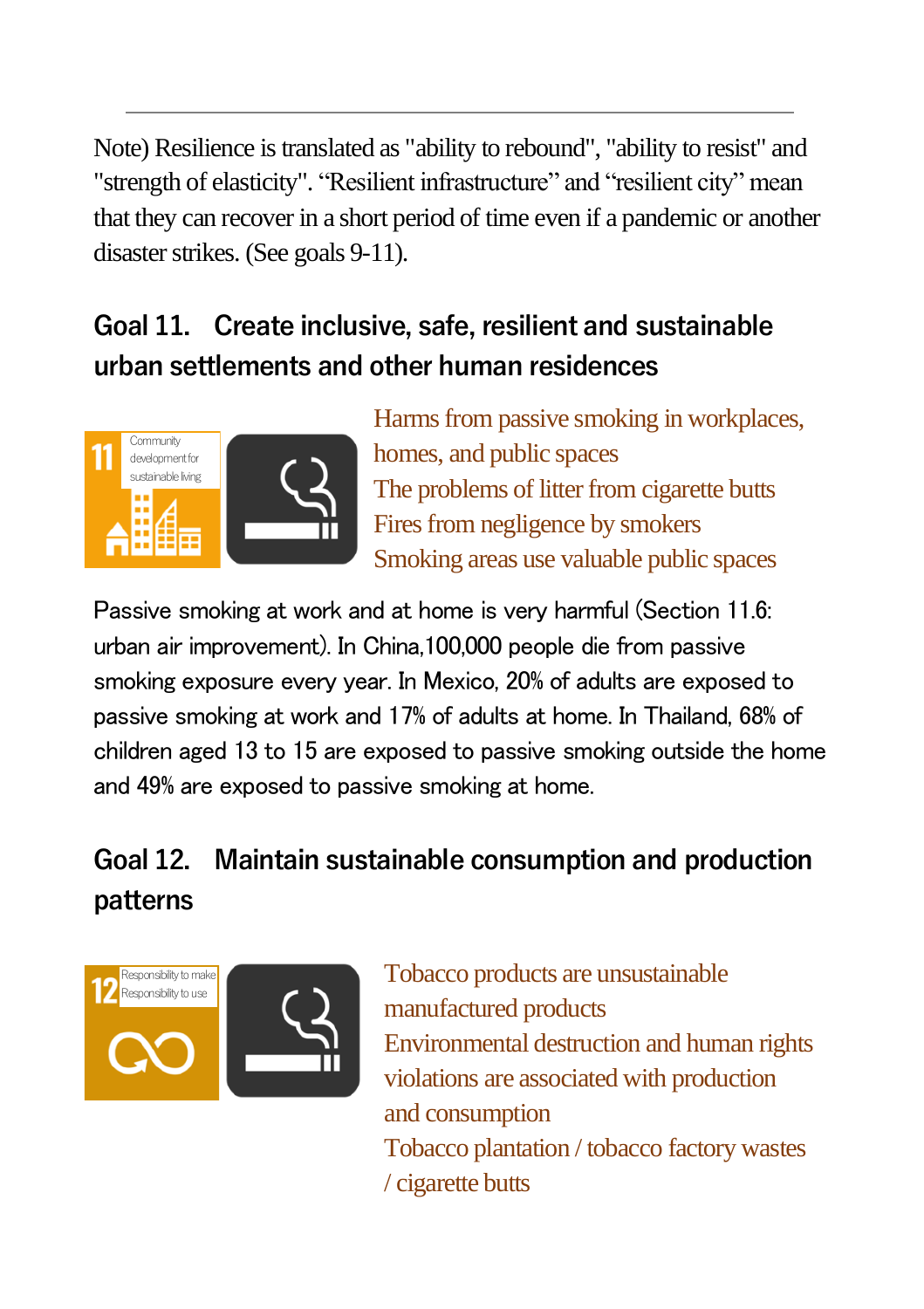Production and consumption of tobacco products have serious problems regarding "fair trade of producers" and "wastes generated in production and consumption processes". "Smoke prevention and the promotion of smoking cessation based on the SDGs" are what these goals aim for. These goals are also related to "realizing lifestyles that are in harmony with nature and the SDGs" (Section 12.8: Sharing of information and awareness).

## **Goal 13. Take urgent measures to mitigate climate change and its impacts**



Cultivation of tobacco plants and manufacture of tobacco products Encouraging deforestation and generating greenhouse gases Accelerating climate change

1% of the world's cultivated land is used for growing tobacco. However, forested areas lost due to the timber cut for drying tobacco leaves accounts for an additional 2-4% of the total area used for tobacco production. The production and consumption of tobacco products emit pollutants and greenhouse gases and accelerate climate change.

## **Goal 14. Conserve oceans and marine resources for their sustainable use**



Marine pollution from cigarette butts

Littering of cigarette butts pollute the environment for 12 years. Cigarette butts account for 15% of coastal waste (2013 92 country survey). Cigarette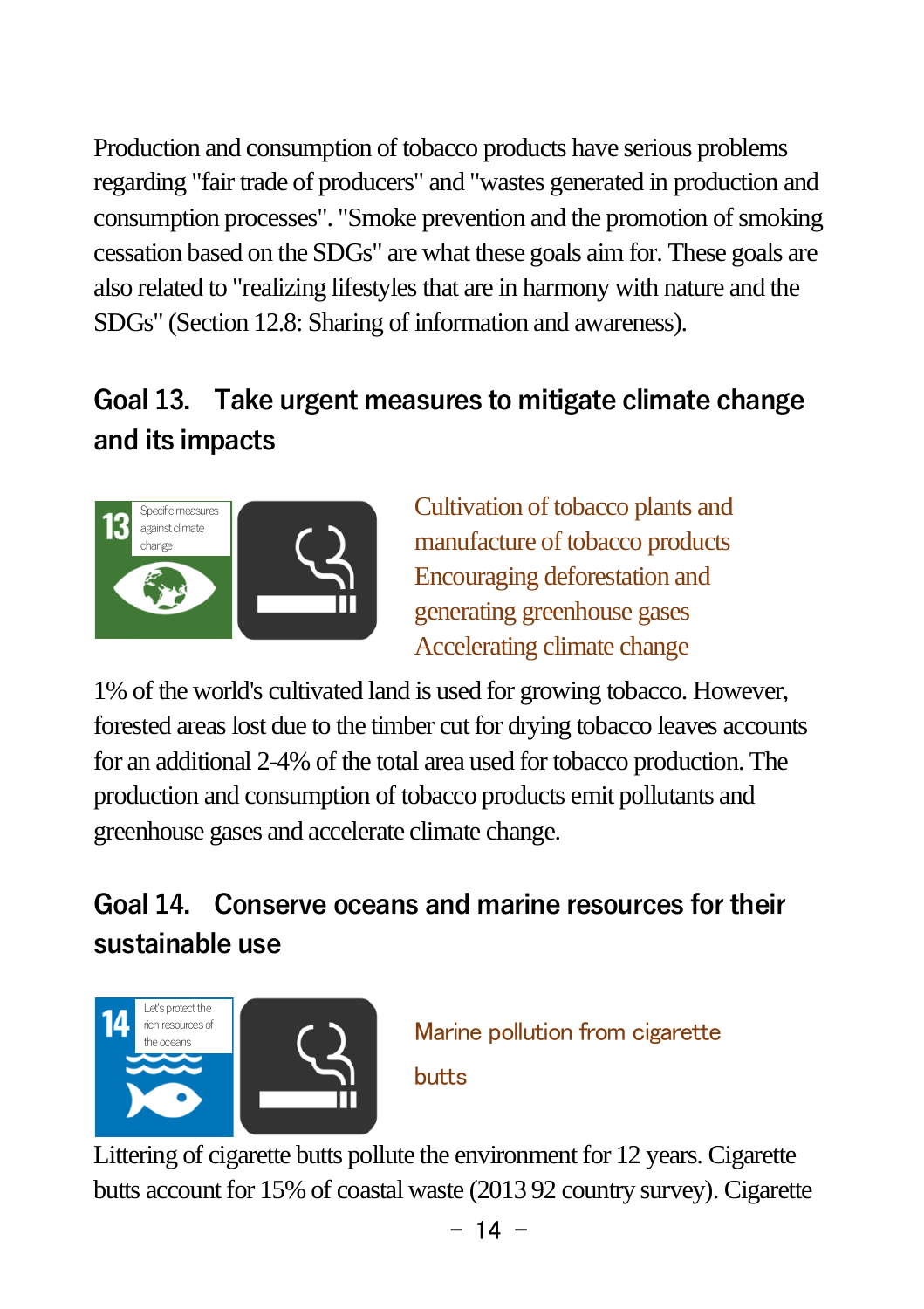butts contain thousands of chemicals, and the water contaminated by cigarette butts is acutely toxic to marine life. The plastic filters do not easily decompose, although they separate into microparticles and continue to pollute oceans and rivers for a long time (Section 14.1: Prevention and reduction of marine pollution).

**Goal 15. Promote the conservation,restoration and sustainable use of terrestrial ecosystems; manage forests sustainably; prevent soil degradation and desertification; restore soil fertility; prevent the loss of biodiversity**



Deforestation and flooding from cultivating tobacco plants, topsoil erosion, contamination from fertilizers and other agrochemicals, soil degradation and reduced biodiversity

Tobacco cultivation has resulted in deforestation, flooding due to soil having lower ability to retain water, pollution of the environment from overuse of fertilizers and other agrochemicals, pollution of drinking water, degradation of soil due to repeated monoculture and reduced biodiversity (Section 15.2: Prevention of deforestation and restoration of the environment). Forests have been cut for fuel to dry tobacco leaves. In Bangladesh, such cutting for tobacco drying accounts for 30% of the areas deforested. In Malawi, it reaches 26%. In Brazil, 3 kg of firewood is consumed to process 1 kg of tobacco leaves. In Tanzania, 3.5% of forested areas is turned into tobacco fields each year, and 3% of these areas is cut for fuel to dry tobacco leaves.

**Goal 16. Promote an inclusive and harmonious society for sustainable development; provide access to court justice for all people; and create effective, accountable and inclusive institutions at all levels**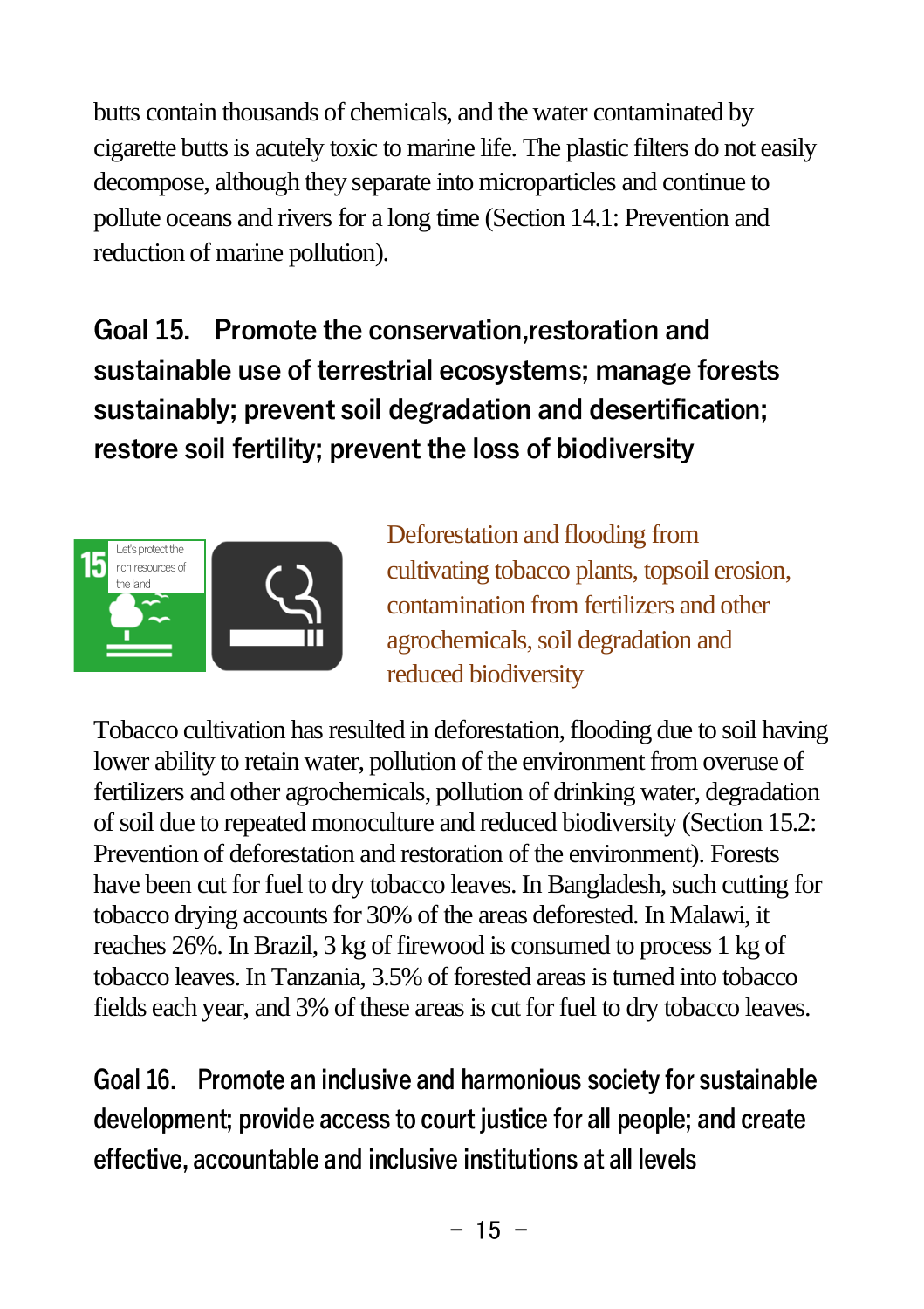

Smuggling initiated by the tobacco industry Child abuse on tobacco plantations  $\rightarrow$  Child labor, labor exploitation, ignore hazards of green tobacco sickness

The tobacco industry initiates the "smuggling of tobacco" (Section 16.4: Eradication of illegal transactions). In 2000, the European Community sued tobacco companies Philip Morris and RJ Reynolds for smuggling tobacco products. \$ 1 billion has since been paid to the European Union and both sides have agreed on penalties and preventative measures against future smuggling. Child labor and labor exploitation are still widespread on tobacco plantations in developing countries (Section 16.2: Child abuse, eradication of exploitation).

## **Goal 17. Enhance implementation measures for sustainable development and revitalize global partnerships**



Maintaining and strengthening cooperation between countries and organizations regarding more stringent tobacco taxation and tobacco regulations

Increasing tobacco taxes is an extremely effective measure to restrain the consumption of tobacco products and to reduce medical expenses (Section 17.1: Raising taxation ability). It is also important as a source of funds to promote SDGs.

Tobacco tax increases are already indicated in Article 6 of the FCTC, and they were also agreed upon as an appropriate tobacco control measure at the 3rd International Conference on Development Funds and the 2015 UN General Assembly.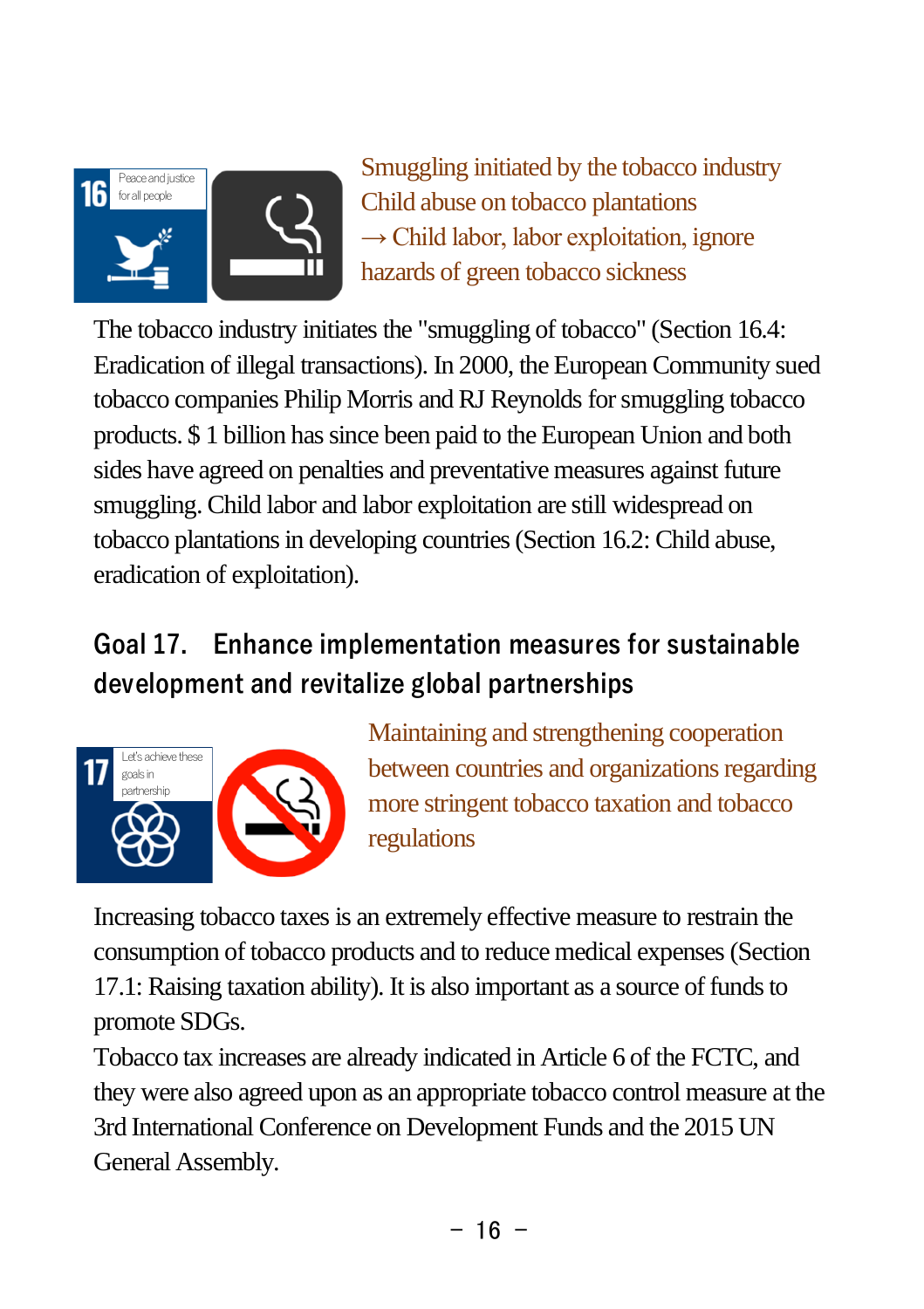Tobacco regulations have historically relied on international cooperation in each country and region, and with "cooperation" that transcends a single jurisdiction of a governmental or non-governmental organization. We seek to continue to maintain and to strengthen global partnerships in tobacco regulations.

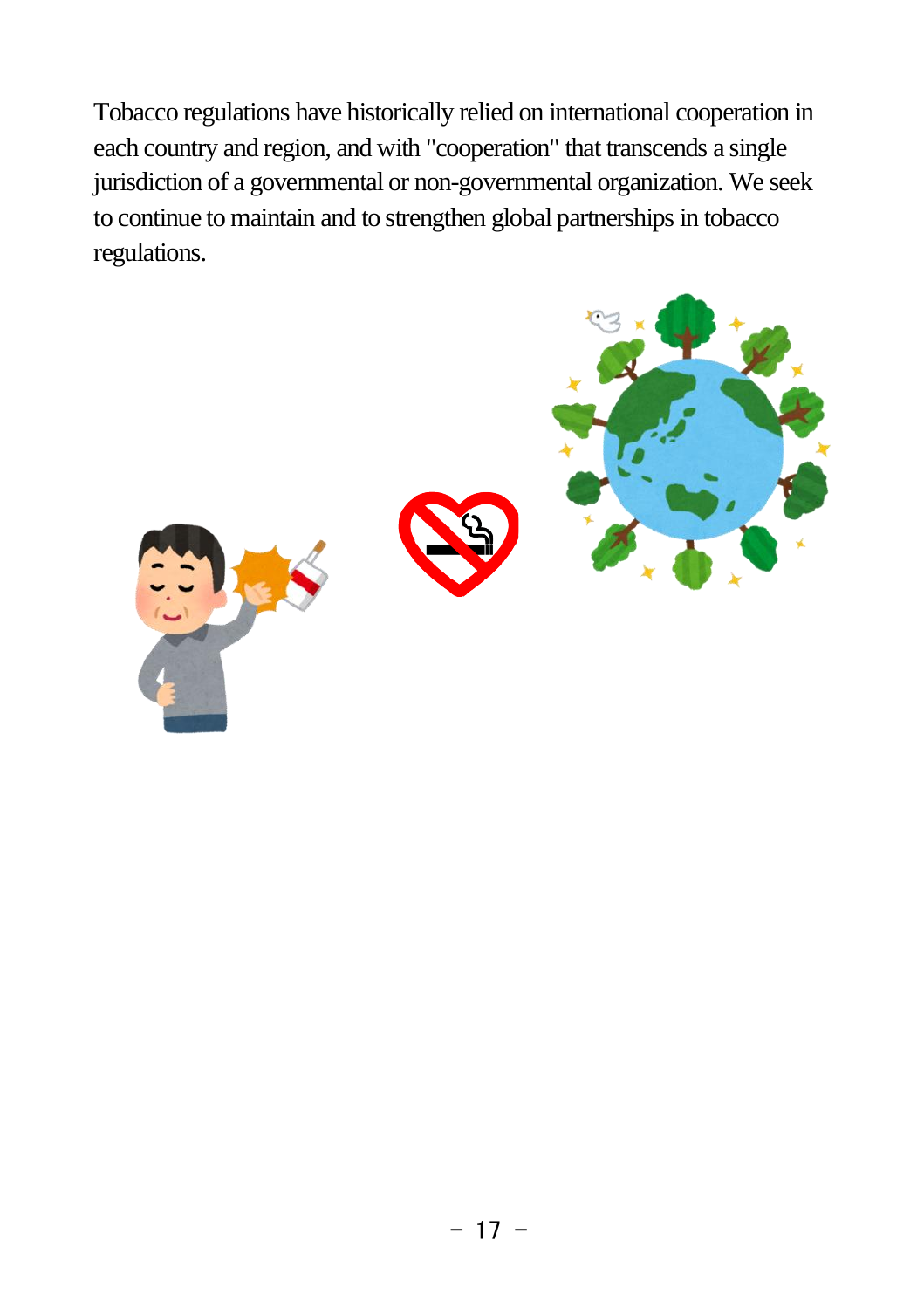#### Rhetoric that says "Japan Tobacco (JT) promotes SDGs"

 The tobacco industry is an enterprise that makes easy money by taking advantage of the "powerful addiction of nicotine" in humans. For many years, while hiding the problem of "dependency", it cleverly encouraged the use of tobacco products and earned huge profits. By adapting to the times, it has adroitly used many methods to advertise tobacco products and to make them seem normal throughout society. It has occasionally weakened the effects of tobacco regulation by paradoxically incorporating "activities to promote of tobacco regulation" into tobacco advertising.

 For example, the initial slogan for promoting smoking cessation was "Separation of smoking", which was misused to secure smoking areas. This was replaced with "Smoke free", which should indicate clean air without tobacco smoke, but was instead used to imply through advertising that heated (not burned) tobacco products are harmless. Likewise, picking up cigarette butts is touted as "initiatives for environmental issues", and mixing smokers and non-smokers is labelled as "respect for diversity". Participation in regional revitalization efforts and sexual minority issues are also touted as "social contribution".

 For many years, the tobacco industry has also lobbied the United Nations for influence. It has provided a large amount of funds to specialized agencies at the UN: United Nations Educational, Scientific and Cultural Organization (UNESCO) and the International Labor Organization (ILO). At the same time, during production and selling processes, it has concealed child labor and exploitation on tobacco

> SUSTAINABLE GOALS  $-18 -$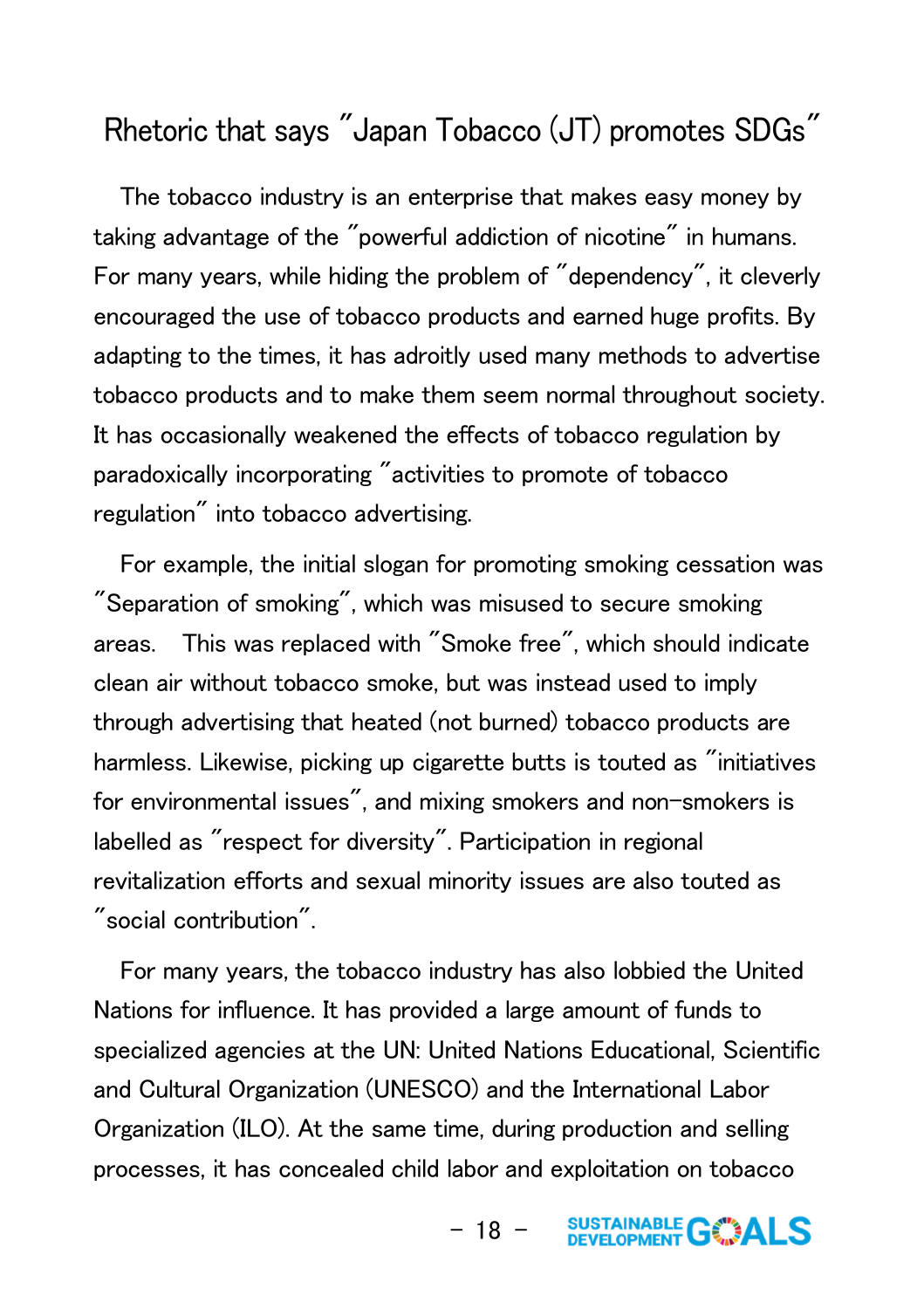plantations, the deprivation of educational opportunities for children, occupational nicotine poisoning, agrochemical pollution and deforestation from procuring wood to dry tobacco leaves.

 Perhaps "contributing to the SDGs without stopping the manufacture and sale of tobacco products" weakens the intention of SDGs and tobacco regulations in general. The SDGs have no penalties to ensure their compliance, and only constructive behavior is appreciated. This voluntary compliance of the SDGs could be a short-coming called "white-washing" and "hijacking" their true intent and purpose.

 Then, Masahiko Ishida, a writer who energetically discusses the problem of tobacco, inquired to Japan Tobacco (JT) about an inconsistency that exists between the "SDG contribution project" that the company is developing and "SDGs goal 3 and goal 3.a". The following reply was reported $^\mathsf{Note\:1)}$ .

Tobacco is a legal adult indulgence that has been an established part of popular life for many years, and individuals over the age of 20 should decide for themselves whether or not to smoke, knowing the risks of smoking. This company believes that the use of tobacco products involves health risks, and that appropriate regulations are necessary to prevent smoking by minors (less than 20 years old). We will continue to contribute to the achievement of the goals of the SDGs through our business activities based on the 4S model<sup>Note 2</sup>, which is our management principle, while complying with relevant regulations. We recognize that the regulations from the implementation of the FCTC do not prevent us from contributing to the SDGs. In Japan, we recognize that appropriate measures based on the provisions of the FCTC have **SUSTAINABLE GOALS**  $-19 -$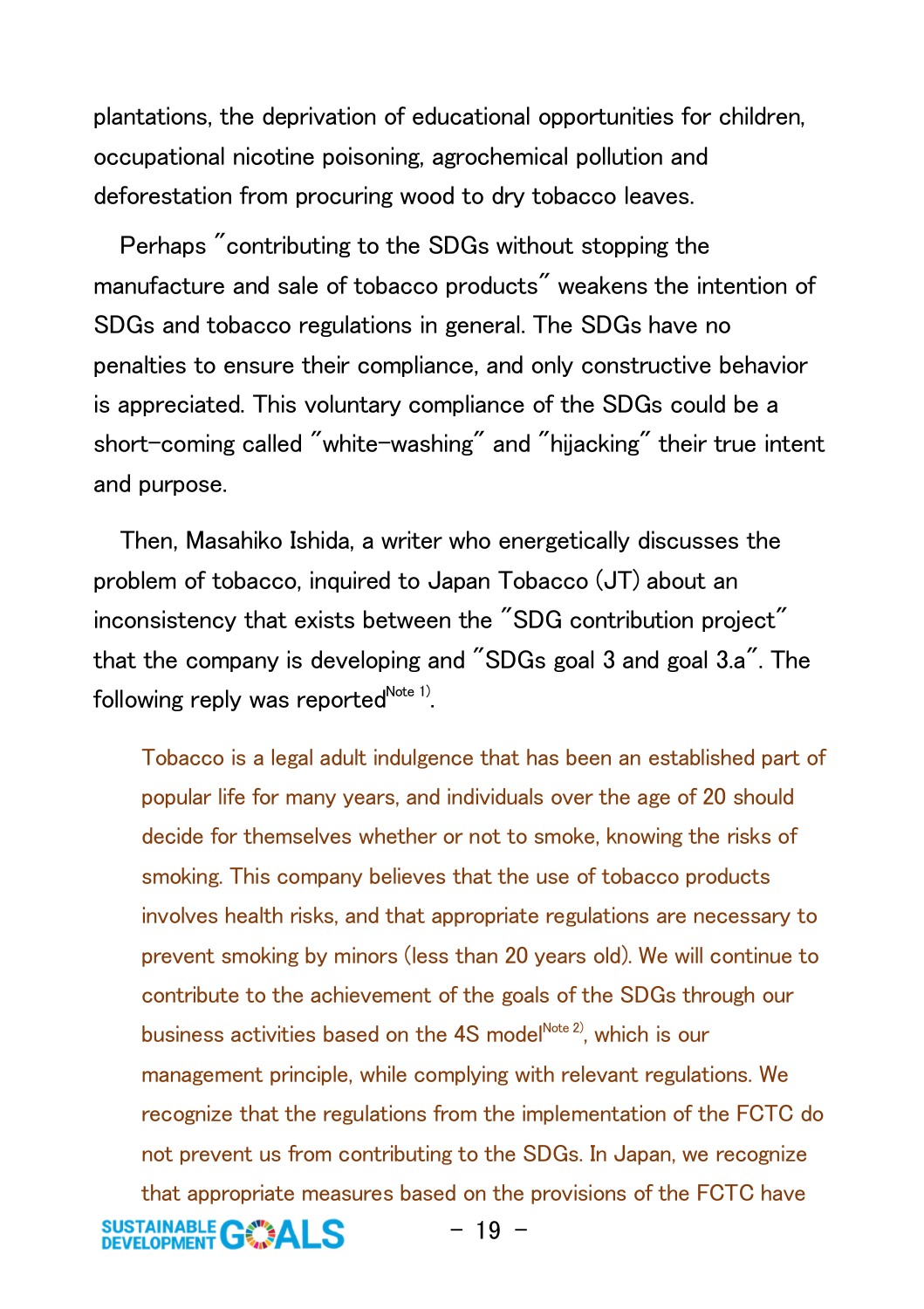already been implemented by domestic laws and ordinances, and that we are fulfilling our obligations. Furthermore, social contribution activities of tobacco companies in Japan, including this company's "SDGs contribution project", are not prohibited.

 Advertising, publicity, and social contribution operations in the tobacco industry are prohibited by Article 13 of the FCTC, but it has become clear again that openly disregarding international treaties is justified on the basis of deficient domestic laws.

 To state it simply, the attitude seems to be that "if there is no direct penalty, what is wrong with acting as good person by openly advertising and marketing an addictive drug, greedily accumulating profits while devastating lives, and then making contributions to society from such surpluses".

Note 1) Do you know Masahiko Ishida? The tobacco regulations are included in the "SDGs". Yahoo! JAPAN News 23 February 2022

Note 2) The "4S model" has the management principle of fulfilling 4 responsibilities to JT's customers, shareholders, employees and society and of aiming to improve their degree of satisfaction.